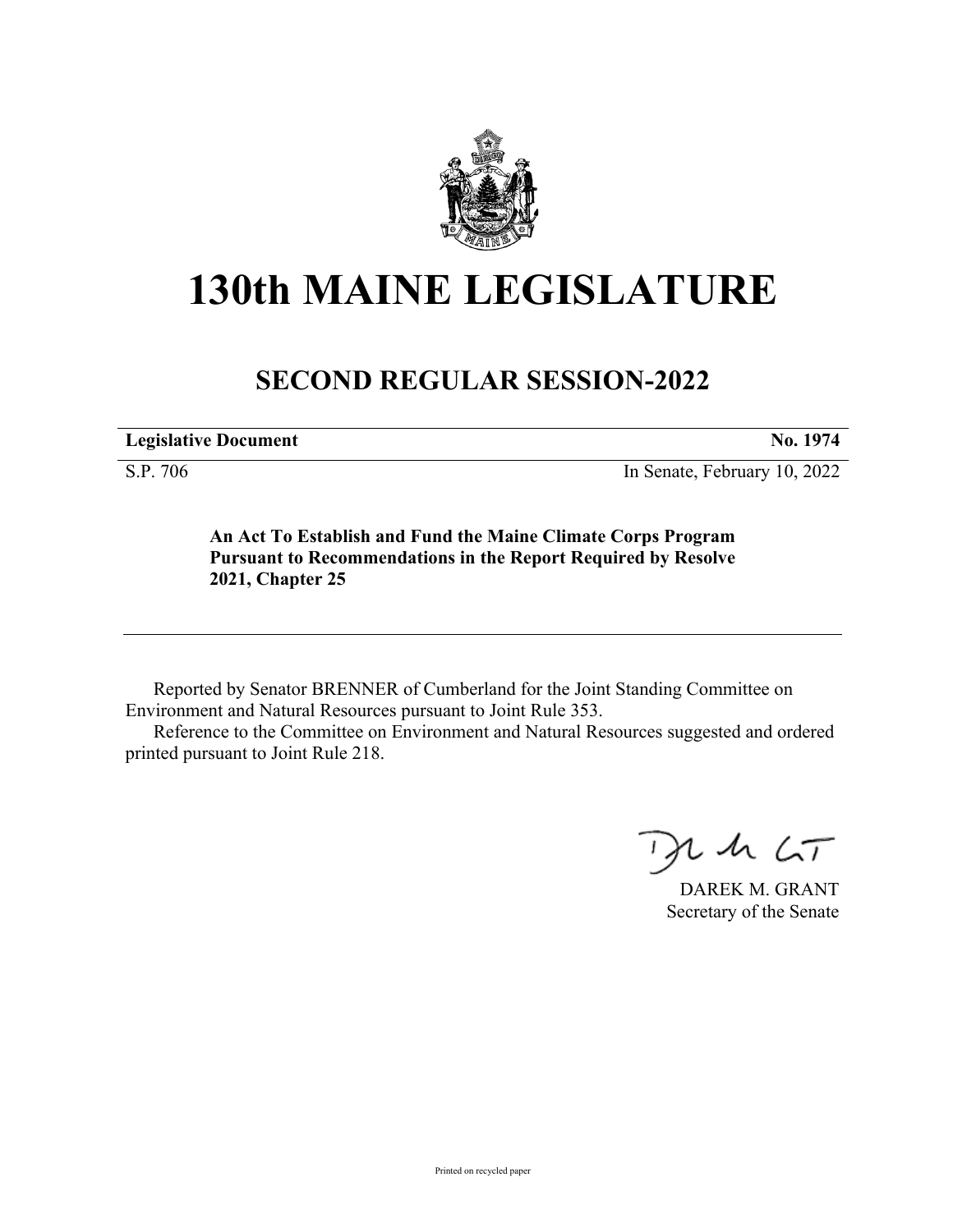1 **Be it enacted by the People of the State of Maine as follows:** 2 **Sec. 1. 5 MRSA §7501,** as amended by PL 1995, c. 625, Pt. A, §13, is further 3 amended to read: 4 **§7501. Commission established** 5 There is established the Maine Commission for Community Service, referred to in this 6 chapter as "the "commission," to foster the State's ethic of community service; encourage 7 community service and volunteerism as a means of meeting critical human, environmental, 8 educational and public safety needs throughout the State; address climate challenges 9 through community service and volunteerism; serve as the State's liaison regarding national 10 and community service and volunteer activities; foster collaboration among service 11 agencies; and receive gifts and grants, implement statewide service programs and make 12 subgrants to state and local entities in accordance with the National and Community 13 Service Trust Act of 1993, 42 United States Code, Sections 12501 to 12682 (1994). 14 **Sec. 2. 5 MRSA §7503, sub-§11,** as enacted by PL 1995, c. 54, §1, is amended to 15 read: 16 **11. Coordination.** Foster Coordinate and foster collaboration among state agencies, 17 colleges, universities, municipalities, federal agencies and volunteer service programs, 18 including, but not limited to, coordination of and collaboration regarding the activities of 19 the Maine Climate Corps Program established pursuant to section 7507 and related national 20 and other climate-related service programs; 21 **Sec. 3. 5 MRSA §7507** is enacted to read: 22 **§7507. Maine Climate Corps Program** 23 The Maine Climate Corps Program, referred to in this section as "the program," is 24 established within the commission to provide grants, technical assistance and training to 25 community service corps programs with the mission of responding to the impacts of climate 26 change. Eligible community service corps programs under the program must be designed 27 to: 28 **1. Direct service projects.** Conduct evidence-based direct service projects developed 29 through community collaboration, including collaboration with indigenous communities, 30 that address principles of equity, justice and accessibility; 31 **2. Climate impacts.** Address through measurable performance one or more of the 32 following areas: transportation, energy, housing, the State's coastal zone as defined under 33 the United States Department of Commerce, National Oceanic and Atmospheric 34 Administration's coastal zone management program, public health, land and fresh water 35 preservation, community resilience and climate-related education; 36 **3. Disproportionately affected communities; representation.** Prioritize assistance 37 to disproportionately affected communities and ensure that individuals in service positions 38 represent the economic and demographic diversity of communities, including persons who 39 are historically marginalized; and 40 **4. Additional standards.** Meet additional program standards, including, but not 41 limited to, requirements to: 42 A. Enroll individuals for set terms in service positions;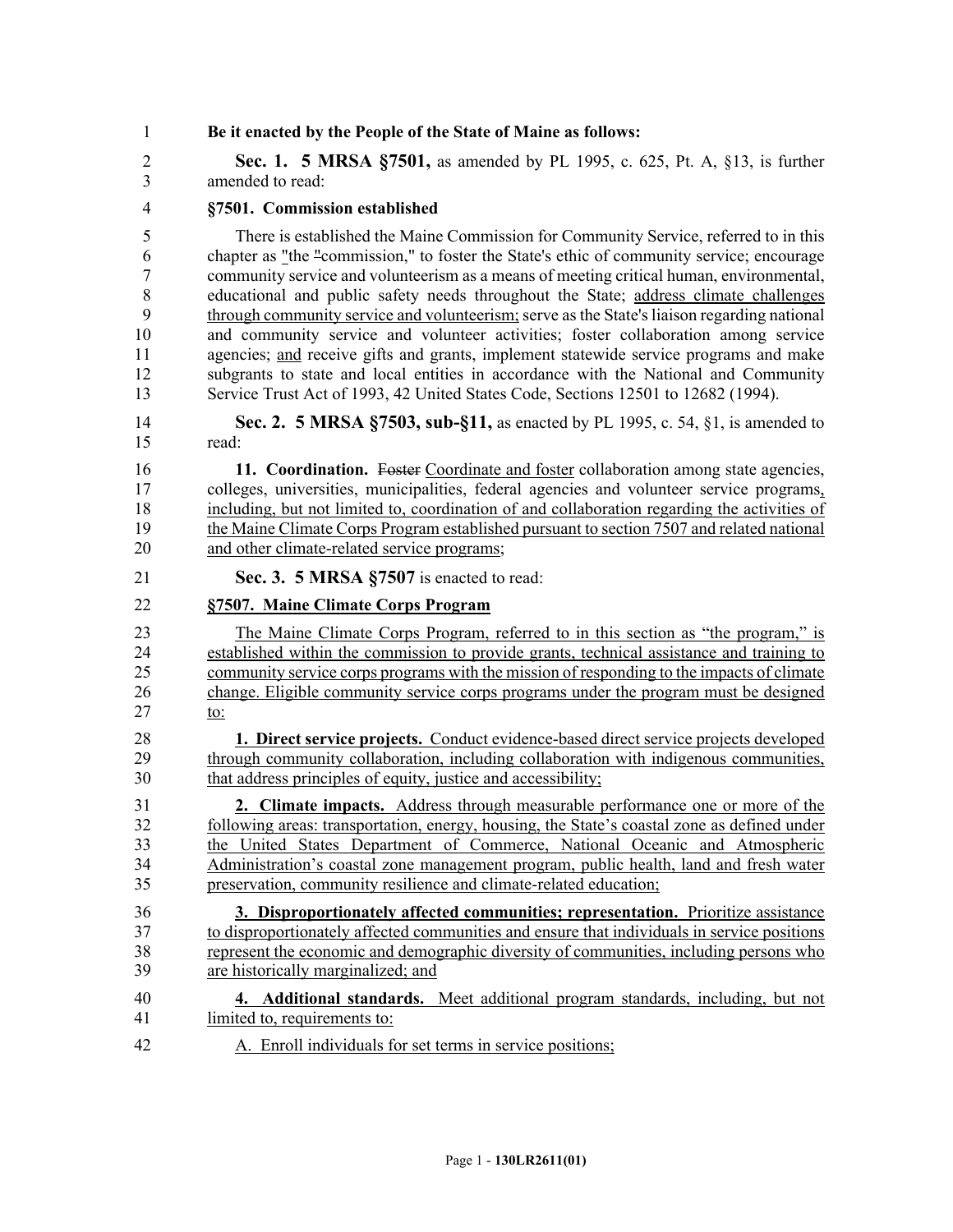| 1<br>$\overline{2}$            | B. Provide individuals in full-time service positions with stipends, health insurance,<br>liability insurance and accidental death or dismemberment insurance;                                                                                                                                                                                                                                                                                |  |  |  |  |
|--------------------------------|-----------------------------------------------------------------------------------------------------------------------------------------------------------------------------------------------------------------------------------------------------------------------------------------------------------------------------------------------------------------------------------------------------------------------------------------------|--|--|--|--|
| 3<br>$\overline{4}$            | C. Provide individuals in service positions with training, education and service<br>experiences that further employability or career preparation; and                                                                                                                                                                                                                                                                                         |  |  |  |  |
| 5                              | D. Meet any other standards set by the commission or nationally for similar programs.                                                                                                                                                                                                                                                                                                                                                         |  |  |  |  |
| 6<br>7                         | <b>Sec. 4. 26 MRSA §1043, sub-§11, ¶F, as amended by PL 2017, c. 117, §2, is</b><br>further amended by amending subparagraph (31) to read:                                                                                                                                                                                                                                                                                                    |  |  |  |  |
| 8<br>9<br>10<br>11<br>12<br>13 | (31) Service performed by participants enrolled in programs or projects under the<br>Maine Climate Corps Program established pursuant to Title 5, section 7507 or<br>under national service laws including the federal National and Community Service<br>Act of 1990, as amended, 42 United States Code, Section 12501 et seq. and the<br>federal Domestic Volunteer Service Act, as amended, 42 United States Code,<br>Section 4950 et seq.; |  |  |  |  |
| 14<br>15                       | Sec. 5. Appropriations and allocations. The following appropriations and<br>allocations are made.                                                                                                                                                                                                                                                                                                                                             |  |  |  |  |
| 16                             | <b>EDUCATION, DEPARTMENT OF</b>                                                                                                                                                                                                                                                                                                                                                                                                               |  |  |  |  |
| 17                             | <b>Maine Climate Corps Program - Maine Commission for Community Service N413</b>                                                                                                                                                                                                                                                                                                                                                              |  |  |  |  |
| 18<br>19                       | Initiative: Provides ongoing funds to support 5 Maine Climate Corps Program leadership<br>positions.                                                                                                                                                                                                                                                                                                                                          |  |  |  |  |
| 20<br>21<br>22                 | <b>GENERAL FUND</b><br>2021-22<br>2022-23<br>\$406,550<br>All Other<br>\$0                                                                                                                                                                                                                                                                                                                                                                    |  |  |  |  |
| 23                             | <b>GENERAL FUND TOTAL</b><br>\$0<br>\$406,550                                                                                                                                                                                                                                                                                                                                                                                                 |  |  |  |  |
| 24                             | Maine Climate Corps Program - Maine Commission for Community Service N413                                                                                                                                                                                                                                                                                                                                                                     |  |  |  |  |
| 25<br>26                       | Initiative: Provides one-time funds to support 20 eligible participants of the Maine Climate<br>Corps Program.                                                                                                                                                                                                                                                                                                                                |  |  |  |  |
| 27                             | <b>GENERAL FUND</b><br>2021-22<br>2022-23                                                                                                                                                                                                                                                                                                                                                                                                     |  |  |  |  |
| 28<br>29                       | All Other<br>\$600,000<br>\$0                                                                                                                                                                                                                                                                                                                                                                                                                 |  |  |  |  |
| 30                             | \$0<br>\$600,000<br><b>GENERAL FUND TOTAL</b>                                                                                                                                                                                                                                                                                                                                                                                                 |  |  |  |  |
| 31                             | <b>Maine Service Fellows Program Z311</b>                                                                                                                                                                                                                                                                                                                                                                                                     |  |  |  |  |
| 32<br>33                       | Initiative: Provides one-time funds to increase the opportunities for individuals to devote a<br>year of service to communities in the State.                                                                                                                                                                                                                                                                                                 |  |  |  |  |
| 34                             | <b>GENERAL FUND</b><br>2021-22<br>2022-23                                                                                                                                                                                                                                                                                                                                                                                                     |  |  |  |  |
| 35<br>36                       | All Other<br>\$0<br>\$250,000                                                                                                                                                                                                                                                                                                                                                                                                                 |  |  |  |  |
| 37                             | \$250,000<br>\$0<br><b>GENERAL FUND TOTAL</b>                                                                                                                                                                                                                                                                                                                                                                                                 |  |  |  |  |
| 38                             |                                                                                                                                                                                                                                                                                                                                                                                                                                               |  |  |  |  |
| 39                             | <b>EDUCATION, DEPARTMENT OF</b>                                                                                                                                                                                                                                                                                                                                                                                                               |  |  |  |  |
| 40<br>41                       | <b>DEPARTMENT TOTALS</b><br>2021-22<br>2022-23                                                                                                                                                                                                                                                                                                                                                                                                |  |  |  |  |